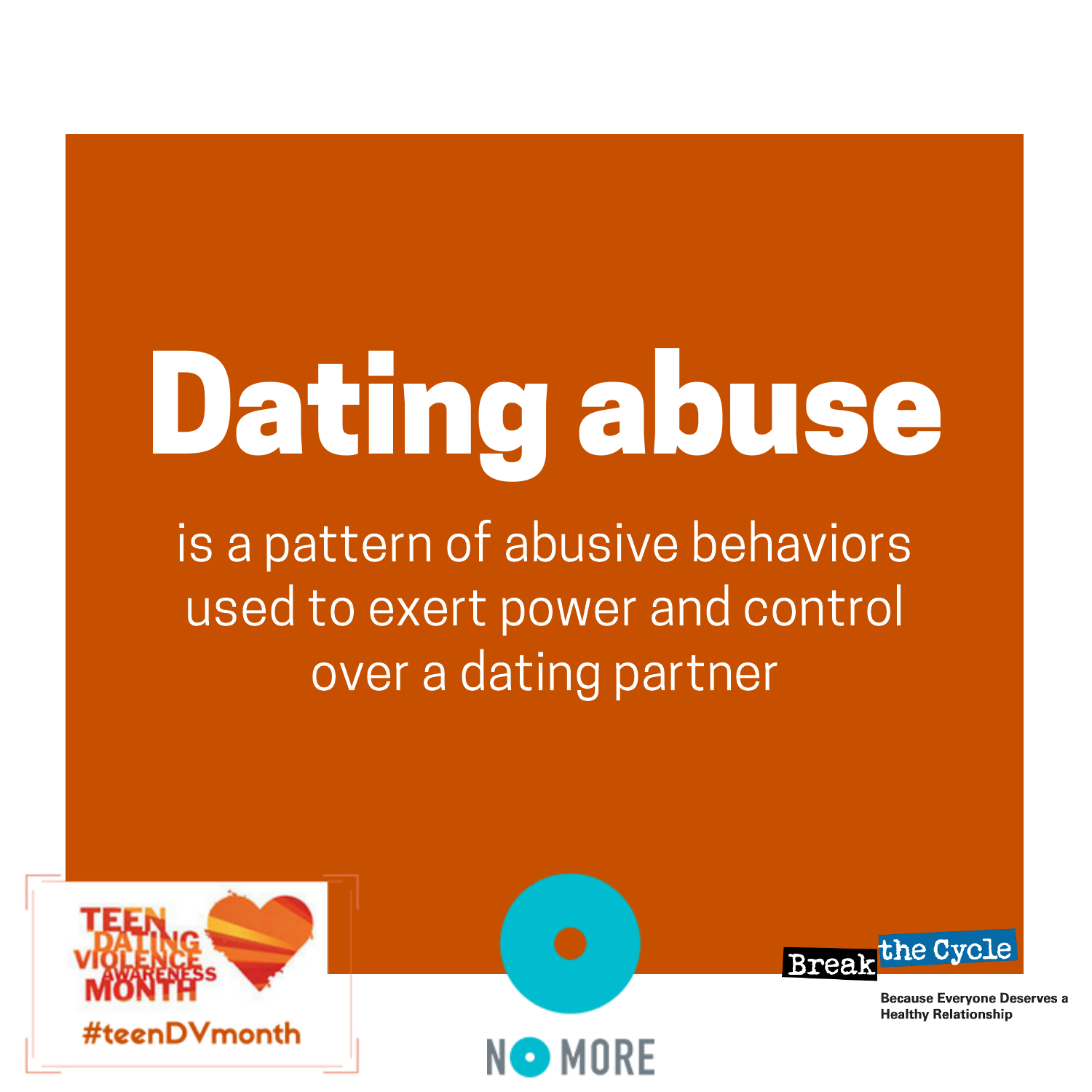## Dating abuse

can happen to anyone regardless of gender, sexual orientation, socioeconomic standing, ethnicity, religion or culture

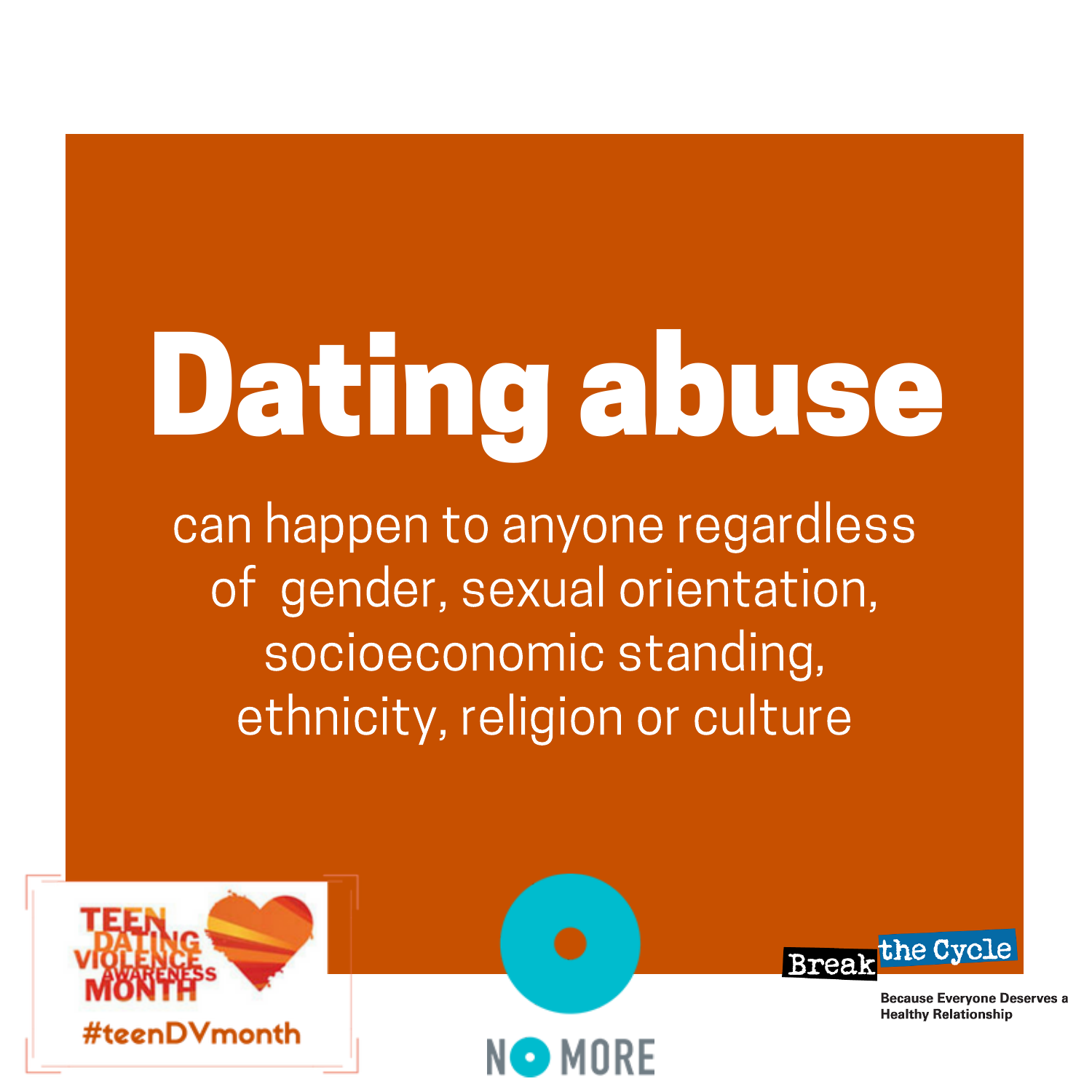## Physical abuse

is any intentional use of physical force with the intent to cause fear or injury, like hitting, shoving, biting, strangling, kicking or using a weapon

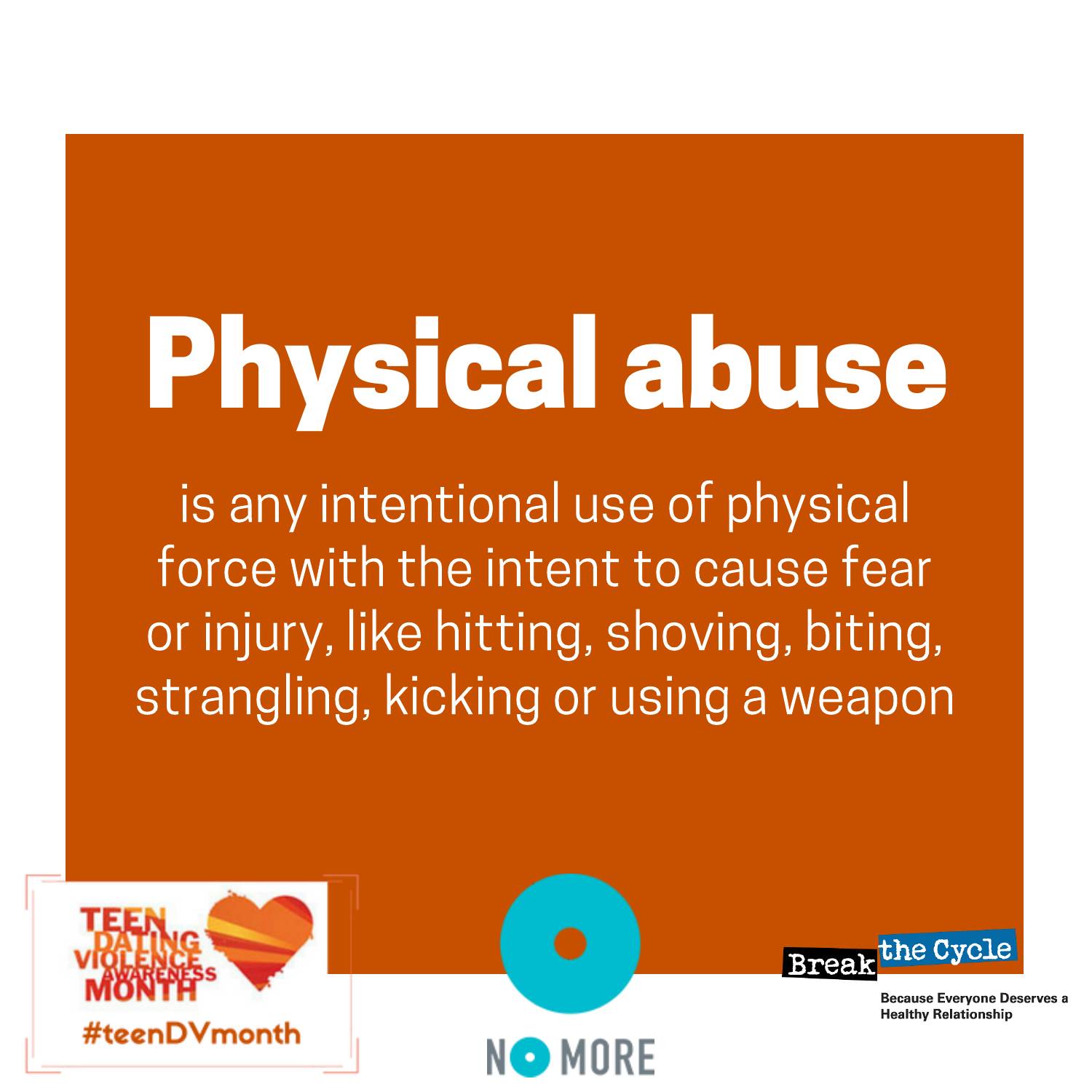### Sexual abuse

is any sexual activity that occurs without willing, active, unimpaired consent: including rape, coercion, unwanted touching, and restricting access to or tampering with birth control

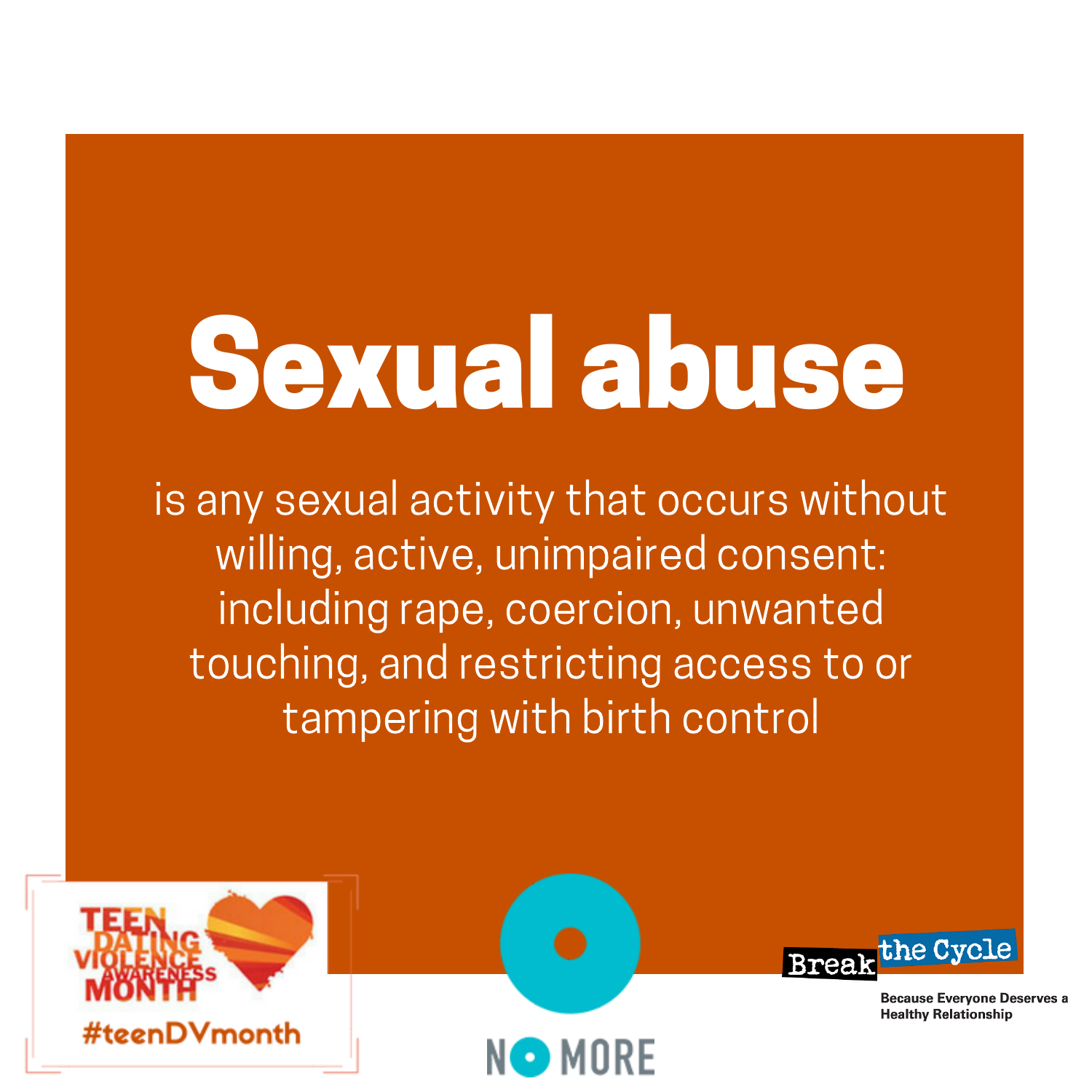#### Verbal & Emotional abuse

are any non-physical behaviors such as threats, insults, constant monitoring, humiliation, intimidation, or isolation

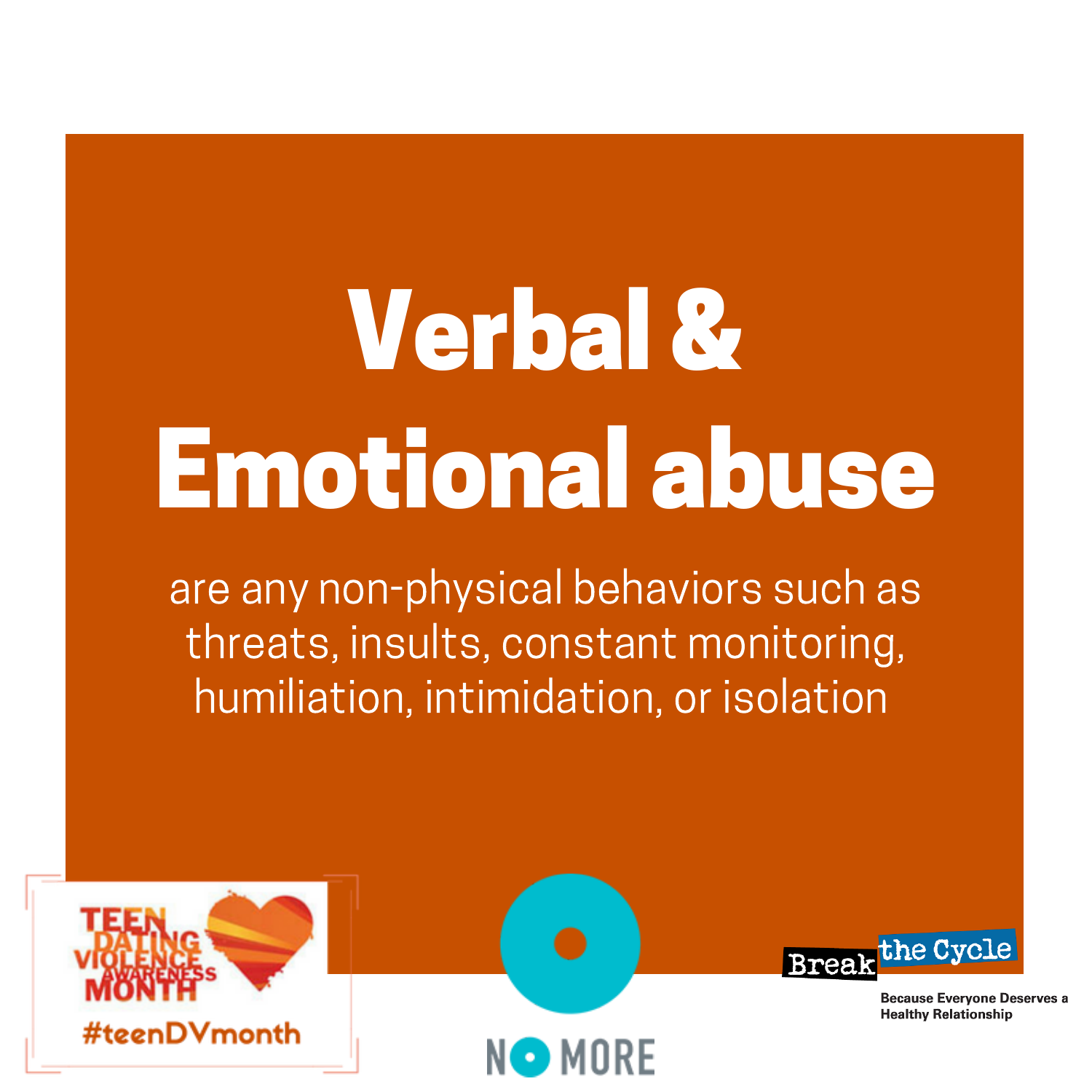### Digital abuse

is the use of technologies and/or social media networking to intimidate, harass or threaten a current or ex-dating partner such as demanding passwords, checking cell phones, cyberbullying, non-consensual sexting, excessive or threatening texts or stalking on social media

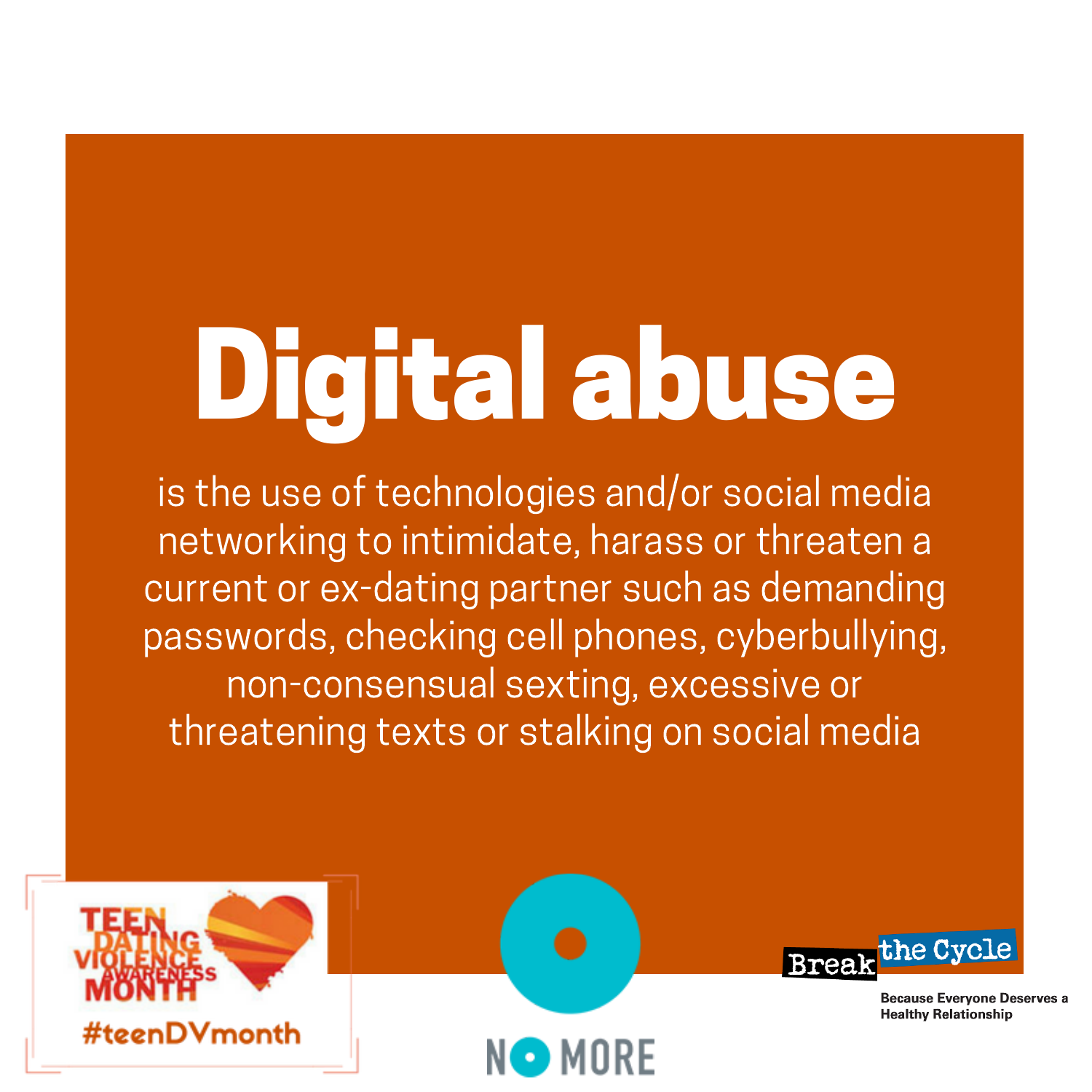### Financial abuse

is exerting power and control over a partner through their finances such as taking or withholding money from a partner or preventing them from earning

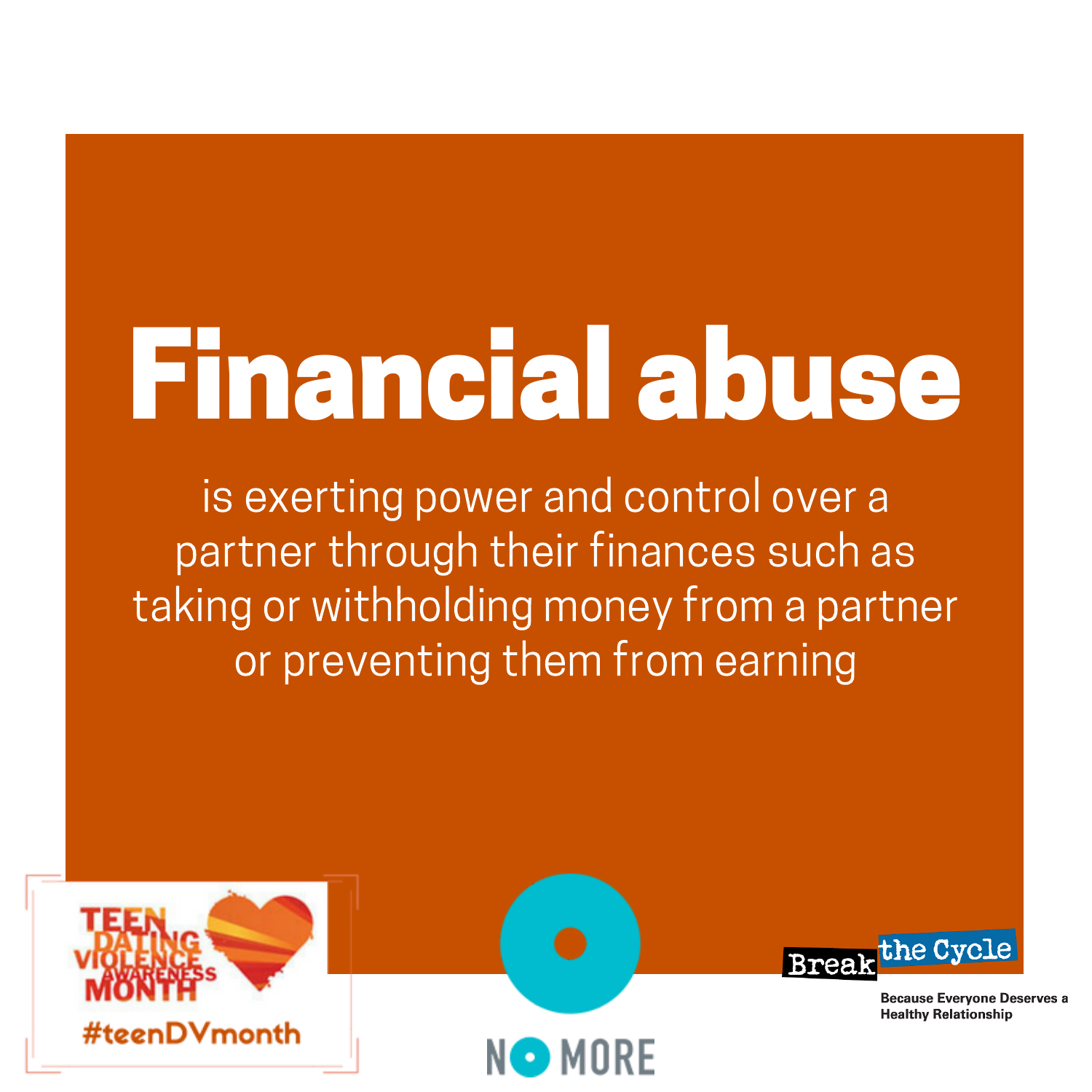# Stalking

is being repeatedly watched, followed, monitored, or harassed, and causes the person to feel fear; it can occur online or in person